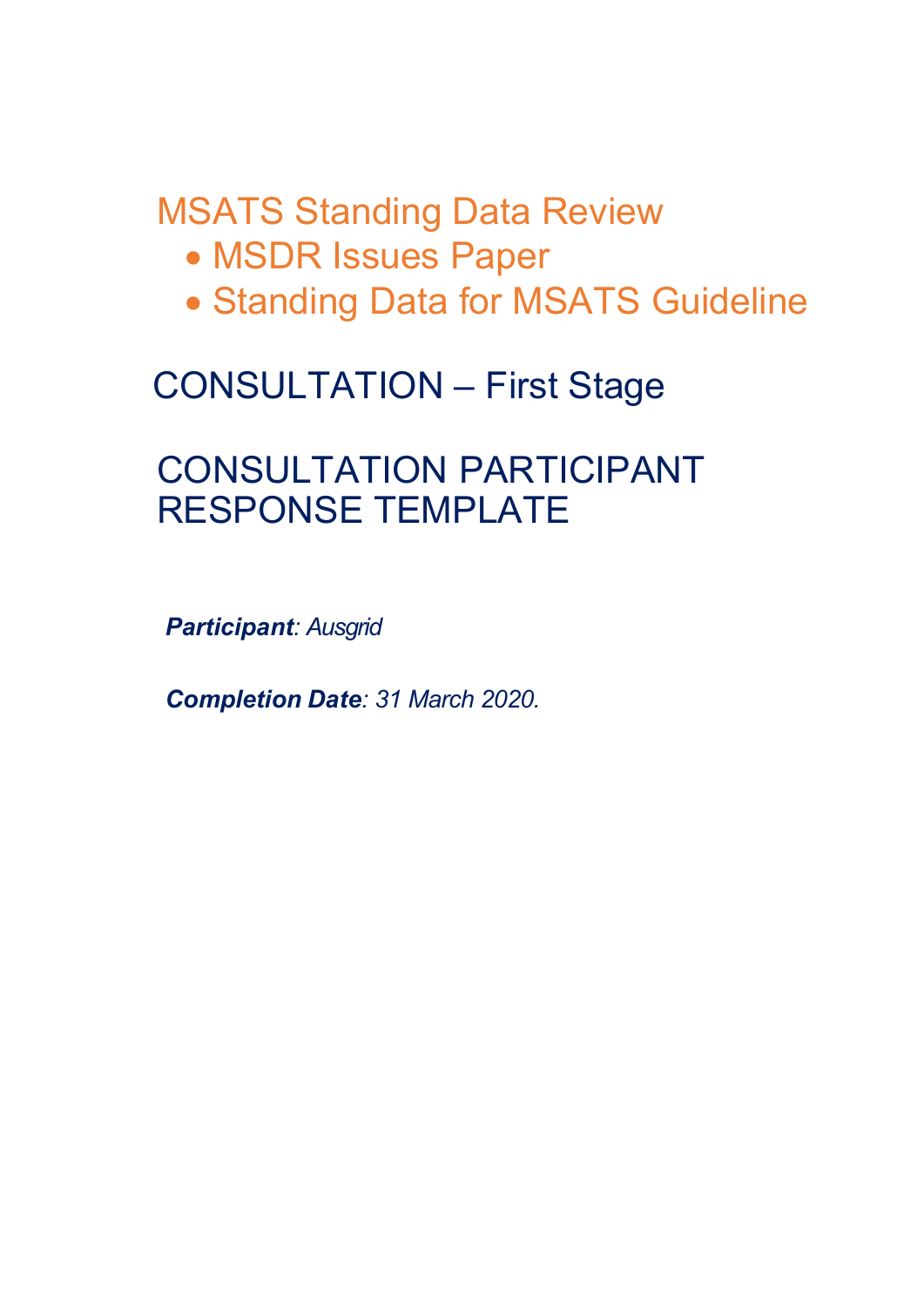## Table of Contents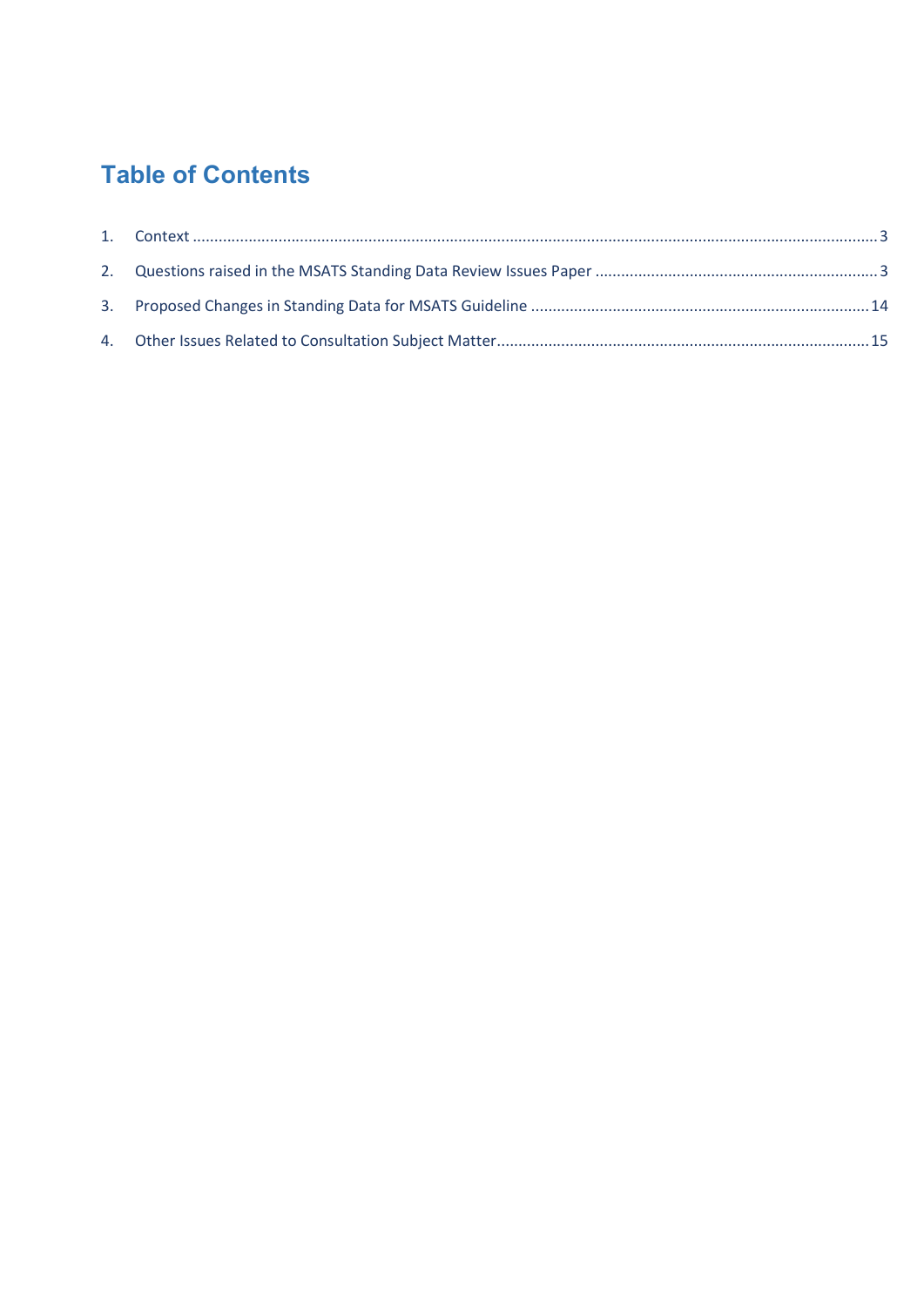### 1. Context

This template is to assist stakeholders in giving feedback to the questions raised in the issues paper about the proposed changes to the MSATS Standing Data.

### 2. Questions raised in the MSATS Standing Data Review Issues Paper

| <b>Information</b><br>Category                            | Question<br>No. | Question                                                                                                  | <b>Participant Comments</b>                                                                                                                                                                                                                                                                                                                                                                                                                                                                                                                                                                                                                                                                                                                   |
|-----------------------------------------------------------|-----------------|-----------------------------------------------------------------------------------------------------------|-----------------------------------------------------------------------------------------------------------------------------------------------------------------------------------------------------------------------------------------------------------------------------------------------------------------------------------------------------------------------------------------------------------------------------------------------------------------------------------------------------------------------------------------------------------------------------------------------------------------------------------------------------------------------------------------------------------------------------------------------|
| General<br>Metering<br><b>Installation</b><br>Information | 1.              | Do you support the addition of the Meter Malfunction<br>Exemption Number field to MSATS? If not, why not? | Ausgrid supports the addition of the Meter<br>Malfunction exemption number. However we<br>would like to highlight a few points.<br>The exemption number does not identify what is<br>wrong with the metering installation (eg. CT/VT<br>failure, Meter family failure), so any incoming<br>participant would not know what they are going<br>into if winning a site. This information could also<br>be counter productive to the customer if they<br>wish to switch providers and the provider does<br>not want to take on a site with a malfunction.<br>If the exemption number was supplied, we<br>believe AEMO would be best placed to populate<br>and maintain the field and the MC will have to<br>apply for an exemption. Having the MC |

#### 2.1 Metering Installation Information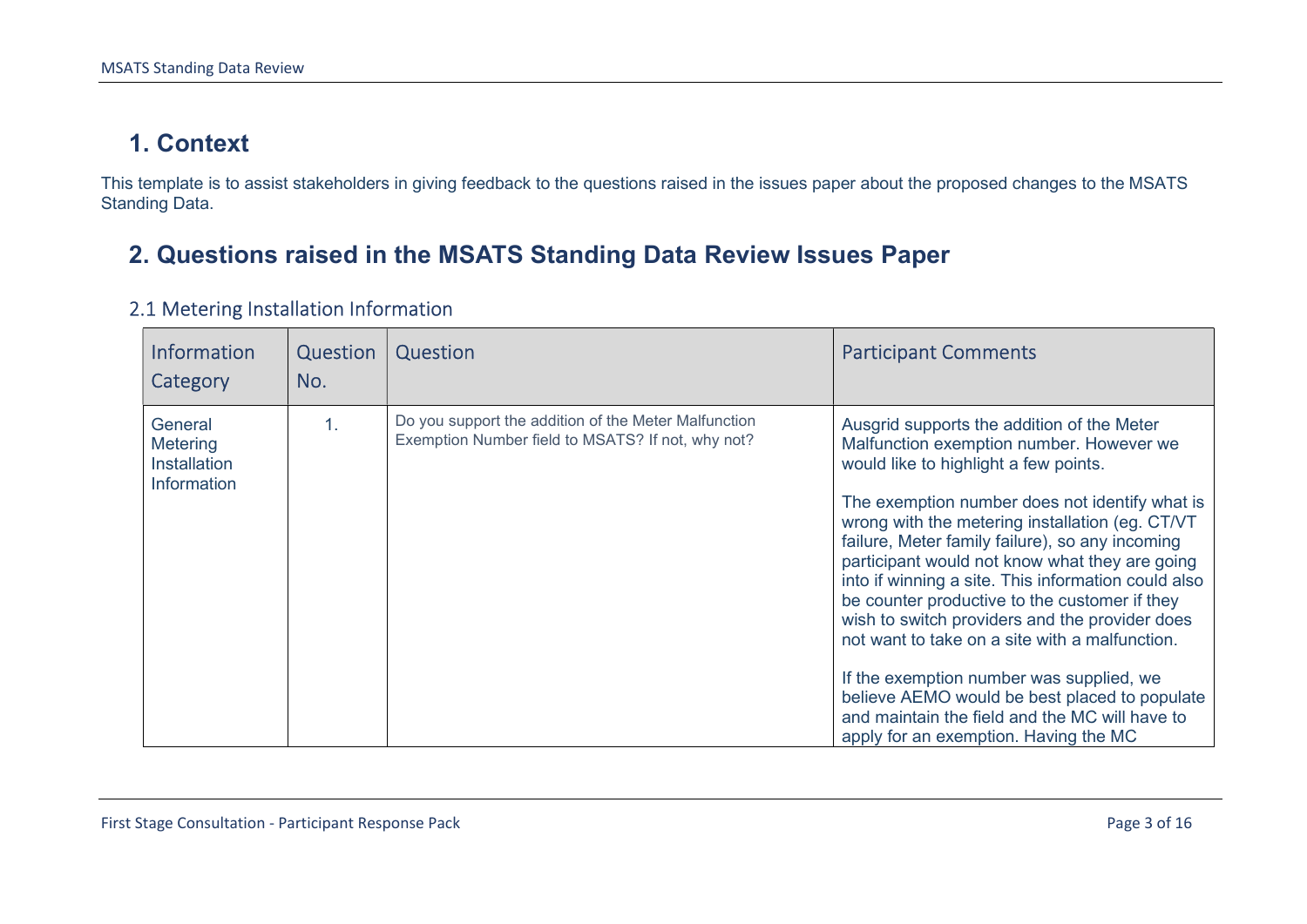| <b>Information</b><br>Category | Question<br>No.  | Question                                                                                                                      | <b>Participant Comments</b>                                                                                                                                                                                                                             |
|--------------------------------|------------------|-------------------------------------------------------------------------------------------------------------------------------|---------------------------------------------------------------------------------------------------------------------------------------------------------------------------------------------------------------------------------------------------------|
|                                |                  |                                                                                                                               | populate would be double handling and<br>inefficient.                                                                                                                                                                                                   |
|                                | 2.               | Do you support the addition of the Meter Malfunction<br>Exemption Expiry Date field to MSATS? If not, why not?                | As above.                                                                                                                                                                                                                                               |
|                                | 3.               | If you do not support the addition of the suggested fields, do<br>you support the addition of the Meter Family Failure field? | Ausgrid assumes this field is for incoming<br>parties, as the current FRMP would already be<br>notified via a MFIN that it is a MFF.                                                                                                                    |
|                                |                  |                                                                                                                               | Ausgrid assumes the LNSP would be<br>responsible for populating this field. Who will be<br>responsible for updating (removing) the field<br>once the MFF meter has been replaced?<br>Ausgrid believe it should be the MPB who<br>replaced the metering. |
|                                | $\overline{4}$ . | If you do not support the amendments proposed by AEMO,<br>which ones and why?                                                 | Ausgrid supports the fields AEMO are<br>proposing to amend.                                                                                                                                                                                             |
|                                |                  |                                                                                                                               | If Meter Model and Meter Manufactures will be<br>an enumerated list, Ausgrid would require<br>"Unknown" to be included in the enumerated<br>list.                                                                                                       |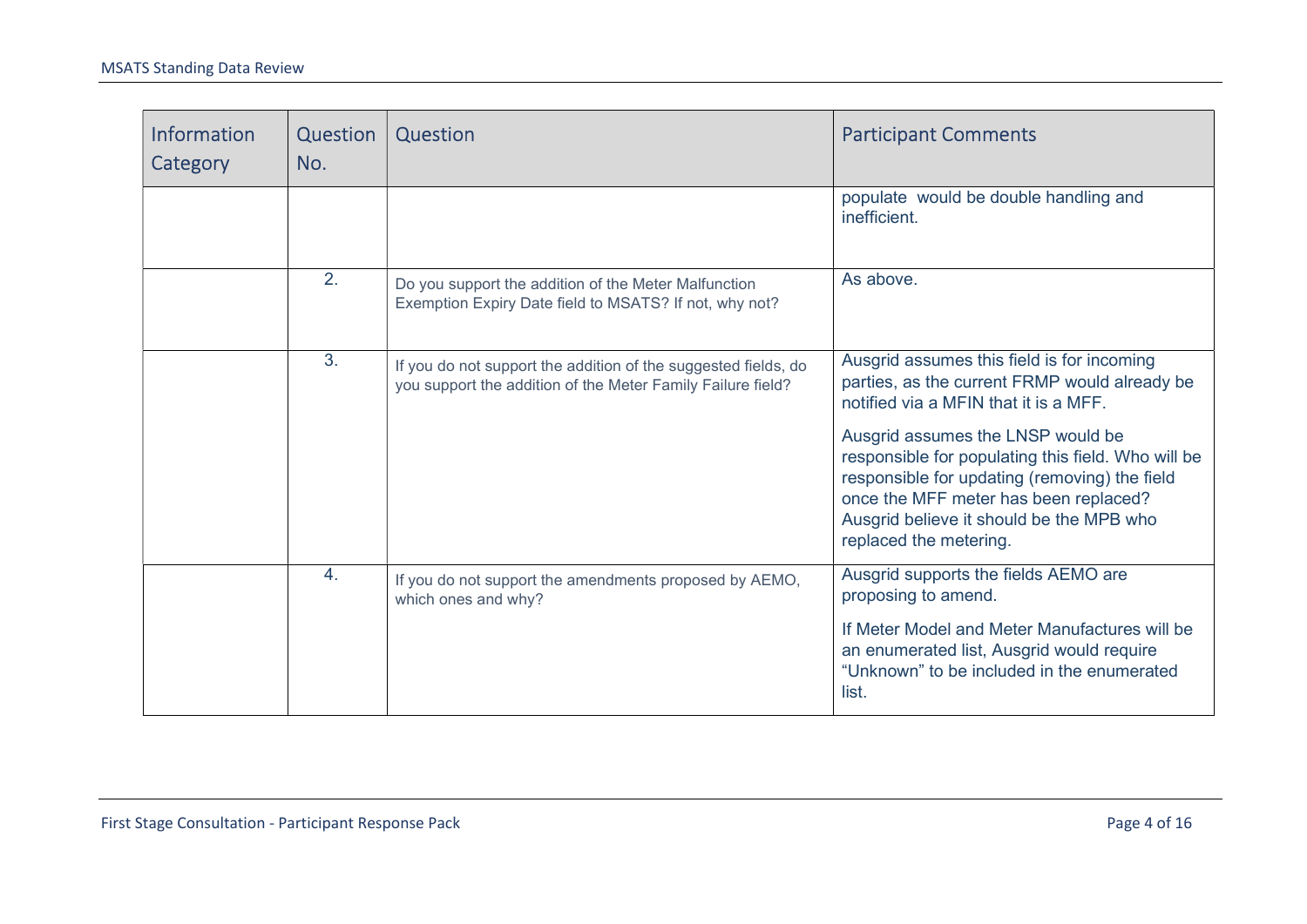| Information<br>Category | Question<br>No. | Question                                                                                                                                                                                                                                          | <b>Participant Comments</b>                                                                                                             |
|-------------------------|-----------------|---------------------------------------------------------------------------------------------------------------------------------------------------------------------------------------------------------------------------------------------------|-----------------------------------------------------------------------------------------------------------------------------------------|
|                         |                 |                                                                                                                                                                                                                                                   | Meter Test result accuracy field/test date, what<br>is to be populated where there is no last test<br>date?                             |
|                         |                 |                                                                                                                                                                                                                                                   | Last test date is included in the document has<br>been identified as being amended (to<br>mandatory) and also removed.                  |
|                         | 5.              | What enumerations can be made for the Meter Use codes that<br>would be useful for the market?                                                                                                                                                     | Ausgrid would support the following<br>enumeration:<br>Revenue<br><b>Check</b><br><b>Statistical</b><br>Information                     |
|                         | 6.              | There are several existing fields that AEMO proposes<br>removing from MSATS Standing Data. Do you see any value<br>in their retention for the market? If so, please outline it.                                                                   | Ausgrid agrees with the fields AEMO are<br>proposing to remove.                                                                         |
|                         | 7.              | Meter Constant may be a relevant field for older equipment as<br>it refers to intrinsic constraint of meter in Wh/pulse. Is there<br>value to this field for the market and if so is there another field<br>that the constant could be listed in? | Ausgrid does not believe this field is required,<br>metering energy constants are applied in MDP<br>systems to determine metering data. |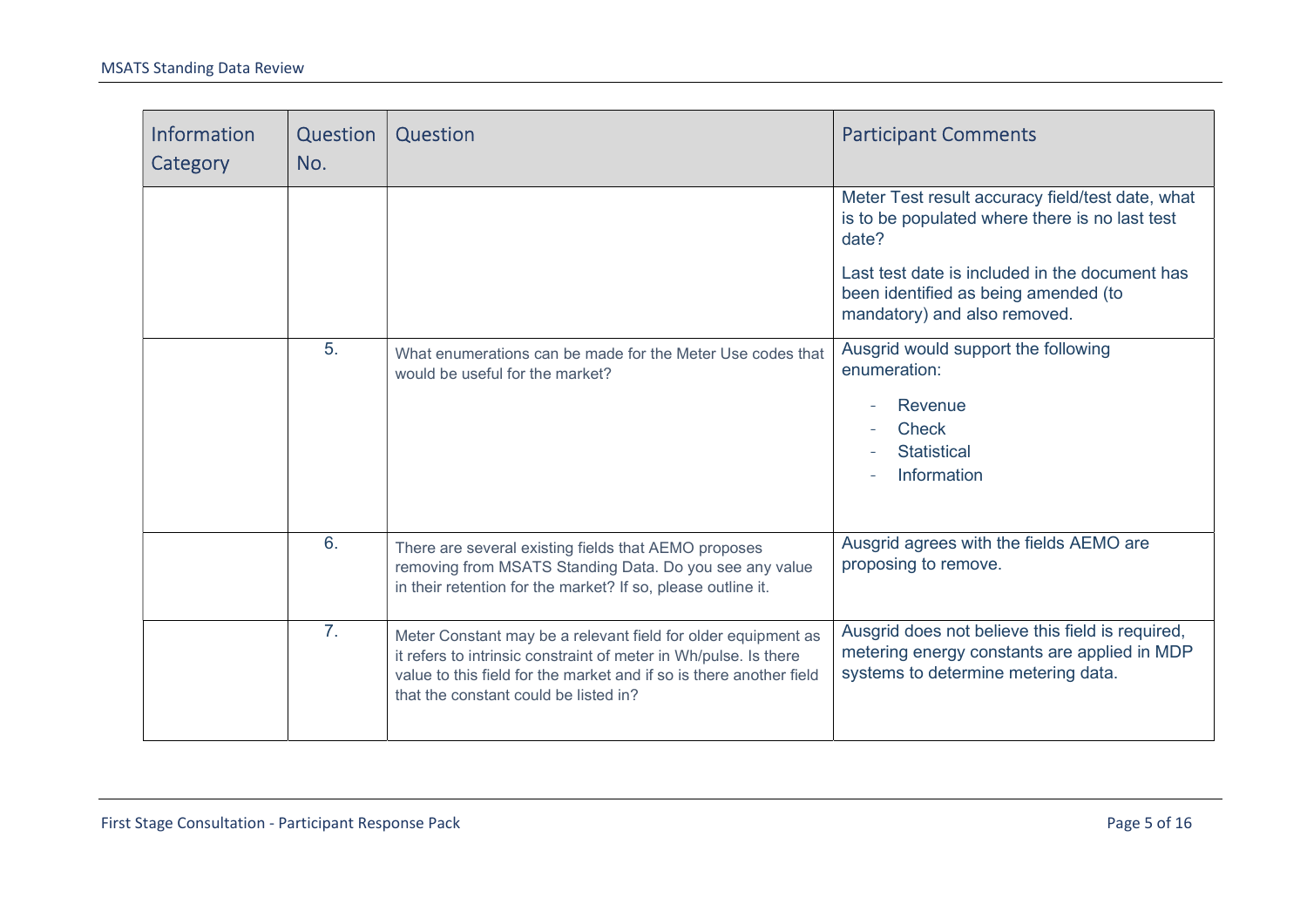| Information<br>Category                                              | Question<br>No. | Question                                                                                                                                                                                                                                                                              | <b>Participant Comments</b>                                                                                                                                                                                                                   |
|----------------------------------------------------------------------|-----------------|---------------------------------------------------------------------------------------------------------------------------------------------------------------------------------------------------------------------------------------------------------------------------------------|-----------------------------------------------------------------------------------------------------------------------------------------------------------------------------------------------------------------------------------------------|
|                                                                      | 8.              | A majority of workshop attendees did not support the inclusion<br>of the aforementioned industry-proposed fields as they would<br>not provide value to the market as a whole. Are any of them<br>worth further consideration? If so, why and what value do they<br>add to the market? | Agree, should not be included.                                                                                                                                                                                                                |
|                                                                      | 9.              | Do you have any other comments regarding the general<br>Metering Installation Information fields?                                                                                                                                                                                     | No.                                                                                                                                                                                                                                           |
| Metering<br><b>Installation</b><br><b>Transformer</b><br>Information | 10.             | Do you agree to AEMO's proposal with regards to splitting<br>transformer information into CT and VT?                                                                                                                                                                                  | Ausgrid is not sure what additionalbenefit this<br>will achieve, as this information should be<br>captured by the MPB when installing and<br>inspecting metering installation and stored in<br>their systems.                                 |
|                                                                      |                 |                                                                                                                                                                                                                                                                                       | However if this is made a requirement, NMIs<br>with a classification of Wholesale metering<br>points (or under 5MS, bulk, xboundary,<br>interconnector) should be exempt from<br>providing this information as these sites will not<br>churn. |
|                                                                      | 11.             | Do you agree to AEMO's proposal with regards to adding new<br>transformer information fields which includes: CT/VT Accuracy<br>Class, CT/VT Last Test Date?                                                                                                                           | Ausgrid is not sure what benefit the accuracy<br>class field achieves. Last test date would be<br>useful for incoming parties, however this could<br>lead to parties discrimating against customers if<br>they know a CT/VT test is due.      |
|                                                                      |                 |                                                                                                                                                                                                                                                                                       | NMIs with a classification of Wholesale<br>metering points (or under 5MS, bulk,                                                                                                                                                               |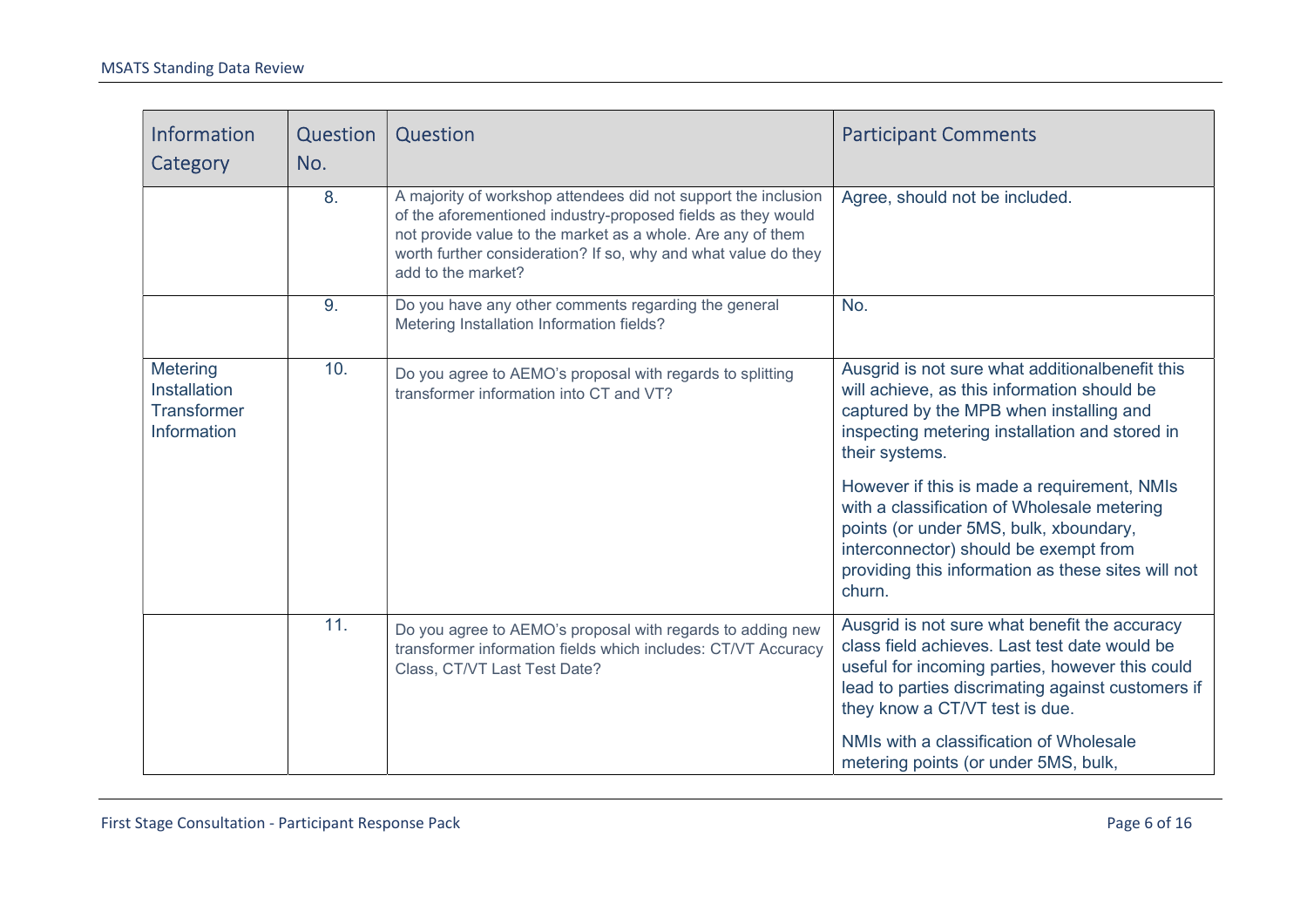| Information<br>Category              | Question<br>No. | Question                                                                                                                                                                                                                                                          | <b>Participant Comments</b>                                                                                                                                                                         |
|--------------------------------------|-----------------|-------------------------------------------------------------------------------------------------------------------------------------------------------------------------------------------------------------------------------------------------------------------|-----------------------------------------------------------------------------------------------------------------------------------------------------------------------------------------------------|
|                                      |                 |                                                                                                                                                                                                                                                                   | xboundary, interconnector) should be exempt<br>from providing this information as these sites<br>will not churn.                                                                                    |
|                                      | 12.             | Do you agree with the validations proposed by AEMO for the<br>transformer information fields? If not, please provide other<br>types of validations that can be applied.                                                                                           | NMIs with a classification of Wholesale<br>metering points (or under 5MS, bulk,<br>xboundary, interconnector) should be exempt<br>from providing this information as these sites<br>will not churn. |
|                                      | 13.             | Do you agree to not to add CT/VT serial number fields, and if<br>you do not agree, can you propose solutions for adding those<br>fields in (i.e. new NMI devices table) and will adding them<br>provide more benefit than costs to your business and<br>customers | Agree, this should be captured by the MPB<br>when installing and inspecting metering<br>installation and stored in their systems.                                                                   |
| <b>Register Level</b><br>Information | 14.             | Do you agree with amending the fields Controlled Load and<br>Time of Day to include enumerated list of values? If Yes, what<br>values can be in the enumerated list for the fields:<br><b>Controlled Load</b><br>Time of Day                                      | Agree.<br>Controlled load - No, CL1, CL2, Other<br>The Network tariff code can also be used to<br>determine if controlled load is allocated to the<br>register.                                     |
|                                      | 15.             | Do you agree with AEMO's proposal to remove the following<br>fields?<br>Demand1                                                                                                                                                                                   | Agree.                                                                                                                                                                                              |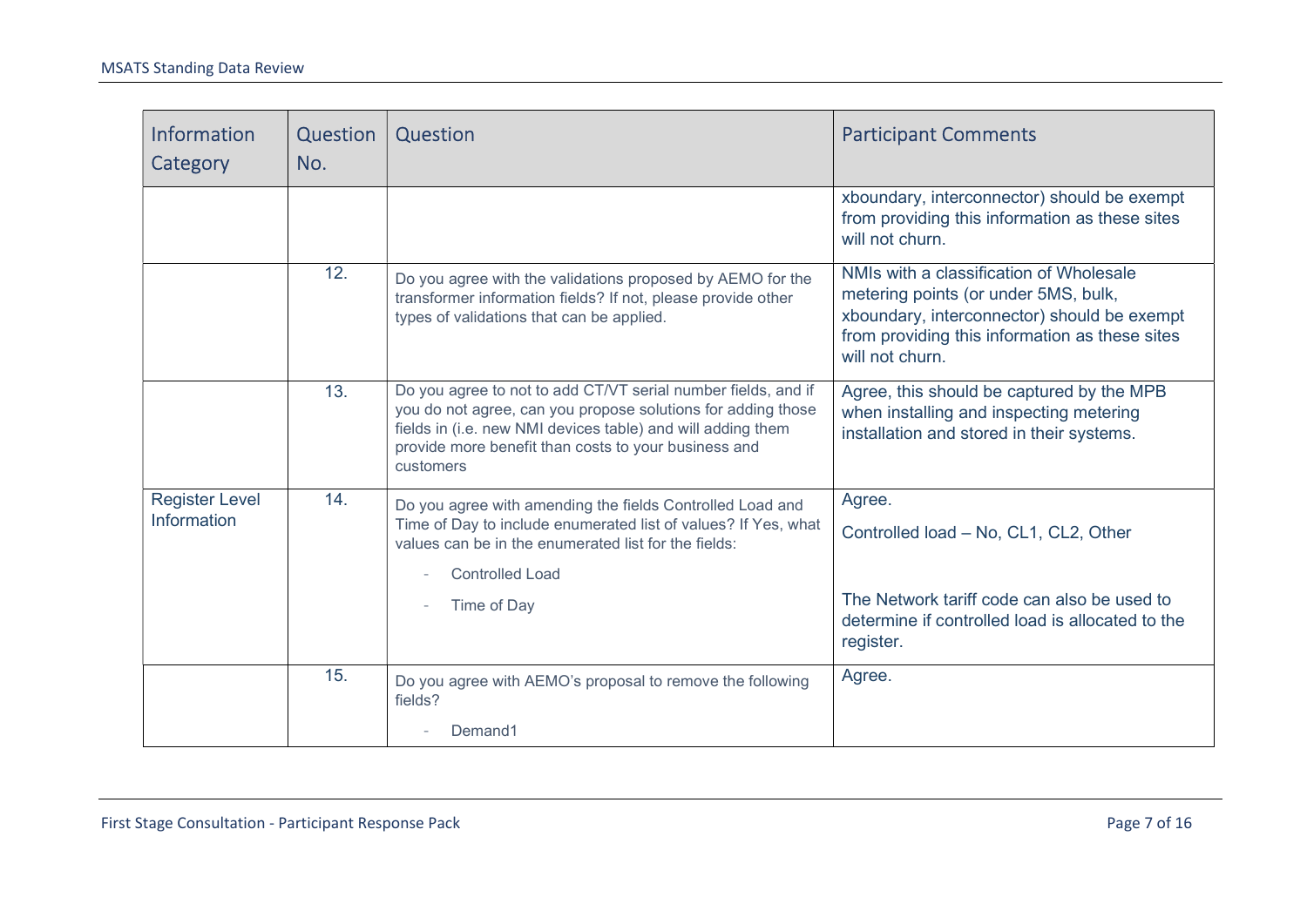| Information<br>Category                                   | Question<br>No. | Question                                                                                                            | <b>Participant Comments</b>                                                                                                                                                                                                                       |
|-----------------------------------------------------------|-----------------|---------------------------------------------------------------------------------------------------------------------|---------------------------------------------------------------------------------------------------------------------------------------------------------------------------------------------------------------------------------------------------|
|                                                           |                 | Demand <sub>2</sub>                                                                                                 |                                                                                                                                                                                                                                                   |
|                                                           |                 | <b>Network Additional Information</b>                                                                               |                                                                                                                                                                                                                                                   |
| <b>Connection and</b><br>Metering point<br><b>Details</b> | 16.             | Do you agree with the proposal to include the Connection<br>Configuration field as described above? Why/why not?    | No, this information can be derived from other<br>fields, such as meter make and model, number<br>of meters and associated network tariffs.                                                                                                       |
|                                                           |                 |                                                                                                                     | There would be difficulty in determining if a site<br>has 2 or 3 phases. Installations in Ausgrid's<br>network contain the following problematic<br>examples:                                                                                     |
|                                                           |                 |                                                                                                                     | Poly phase metering, 2 and 3 phase<br>meters, and these are not identified as<br>which is 2 or 3 phase;<br>Site that have 2 phases with a single<br>phase meter on each phase (one phase<br>Domestic tariff, other phase CL tariff).              |
|                                                           | 17.             | Are there any connection configurations that could not be<br>contained in the above Connection Configuration field? | No.                                                                                                                                                                                                                                               |
| <b>Shared Isolation</b><br><b>Points Flag Field</b>       | 18.             | Are the values sufficient? What additional information should<br>be provided, and how could it be validated?        | Yes, guidelines need to be developed in the use<br>and maintenance of this field. If a site is<br>'Unknown' or 'Yes', and a meter is exchanged<br>and shared fuse removed (for that particular<br>NMI), the MPB should update this field to 'No'. |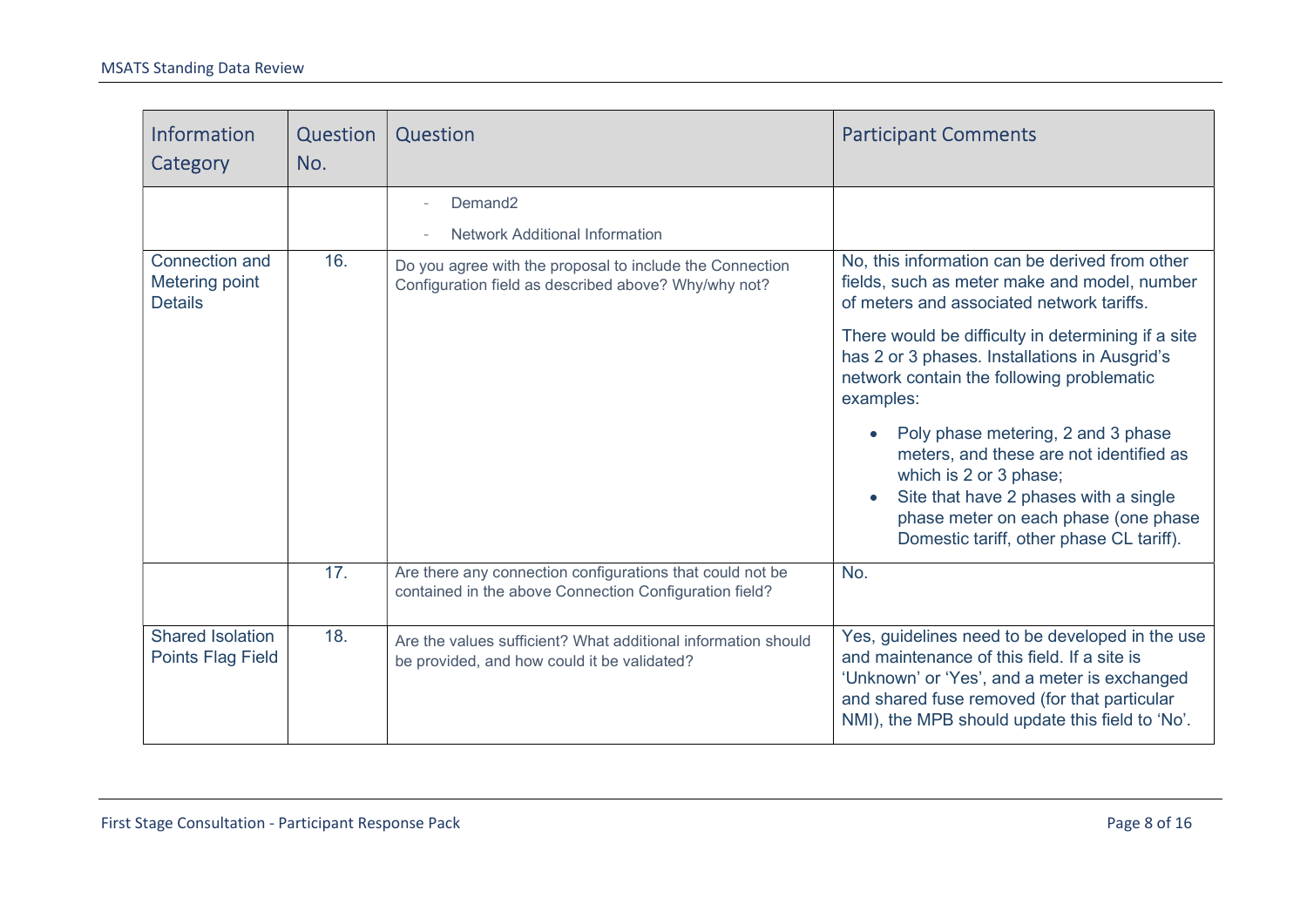| Information<br>Category                             | Question<br>No. | Question                                                                                                                                                                                                                                        | <b>Participant Comments</b>                                                                                                                                                                                                                                     |
|-----------------------------------------------------|-----------------|-------------------------------------------------------------------------------------------------------------------------------------------------------------------------------------------------------------------------------------------------|-----------------------------------------------------------------------------------------------------------------------------------------------------------------------------------------------------------------------------------------------------------------|
|                                                     | 19.             | Should "Unknown" be able to be changed into "Yes" / "No"?                                                                                                                                                                                       | Yes, and 'Yes'/'No' to 'unknown' if it is<br>incorrectly populated.                                                                                                                                                                                             |
| Metering<br>Installation<br>Location<br>Information | 20.             | Do you support the deletion of Additional Site Information?                                                                                                                                                                                     | Yes.                                                                                                                                                                                                                                                            |
|                                                     | 21.             | Are there any pieces of information that would be useful to<br>explicitly flag for inclusion in the Meter Location field? (these<br>can be included in the definition of the field)                                                             | Where the metering is not located in an obvious<br>position.                                                                                                                                                                                                    |
|                                                     | 22.             | Does your organisation support the mandatory provision of<br>GPS coordinates for all rural sites?                                                                                                                                               | Yes, but should be a required field not<br>mandatory. Ausgrid currently store GPS<br>coordiates for sites, however this is normally 10<br>metres into the property from the point of<br>common coupling.                                                        |
|                                                     | 23.             | If the provision of GPS coordinates for all rural NMIs were<br>made mandatory, does your organisation support the use of<br>"Designated regional area postcodes" to define "rural"? If not,<br>what alternative would your organisation prefer? | No - Postcodes cannot be used to determine<br>whether a sites is rural and most post codes will<br>contain both rural and non rural installations.<br>Using this post code would require country town<br>to include GPS coordinates which is not the<br>intent. |
|                                                     |                 |                                                                                                                                                                                                                                                 | The definition of rural areas is determined by<br>the council zoning determination.                                                                                                                                                                             |
|                                                     |                 |                                                                                                                                                                                                                                                 | Ausgrid connection policy define rural as:                                                                                                                                                                                                                      |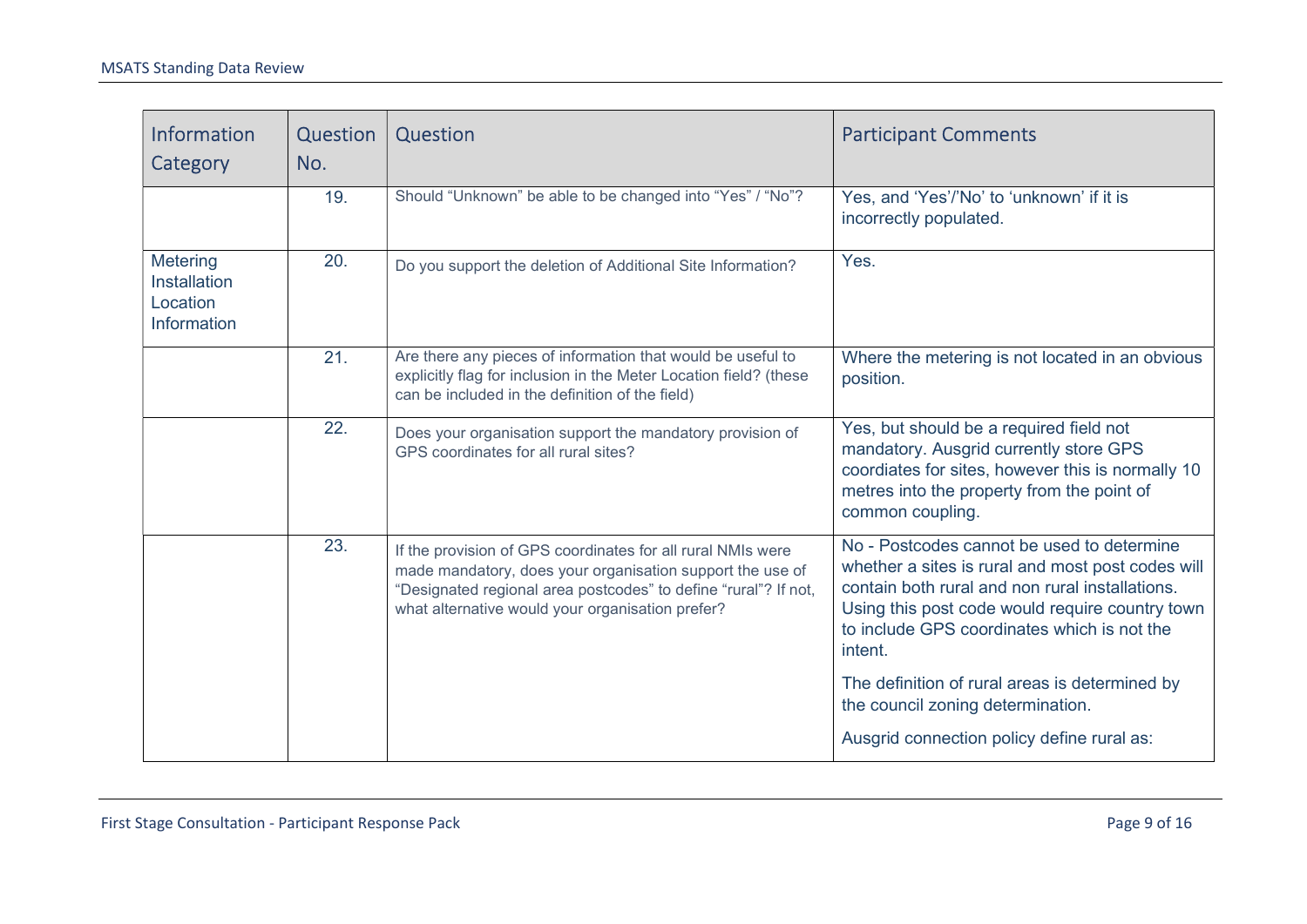| Information<br>Category | <b>Question</b><br>No. | Question                                                                                                                                                                                  | <b>Participant Comments</b>                                                                                                                                           |
|-------------------------|------------------------|-------------------------------------------------------------------------------------------------------------------------------------------------------------------------------------------|-----------------------------------------------------------------------------------------------------------------------------------------------------------------------|
|                         |                        |                                                                                                                                                                                           | An area zoned as rural under a local<br>$\bullet$<br>environment plan made under the<br><b>Environmental Planning and</b><br>Assessment Act 1979 (NSW).               |
|                         | 24.                    | Does your organisation support the mandatory provision of<br>GPS coordinates for any sites with an MRIM meter?                                                                            | Ausgrid believes this should be a required field<br>not mandatory. If AEMO make this mandatory<br>there should be an analysis conducted on the<br>cost/benefit.       |
|                         |                        |                                                                                                                                                                                           | Why is MRAM and BASIC meters not included<br>under this requirement?                                                                                                  |
|                         | 25.                    | Does your organisation support the mandatory provision of<br>GPS coordinates for any new installations?                                                                                   | Yes, if they can be captured then they should<br>be. This should be a required field only.                                                                            |
|                         | 26.                    | Does your organisation believe that the provision of this<br>information should be made mandatory for any other<br>scenarios?                                                             | Not mandatory only required.<br>How are GPS coordinates going to be captured<br>where the coordinates cannot be obtained? (eg.<br>basements or meter located inside). |
|                         | 27.                    | Does your organisation believe that the provision of this<br>information should be made required for any other scenarios?                                                                 | Not mandatory only required.                                                                                                                                          |
|                         | 28.                    | Bearing in mind that GPS coordinates to four decimal places<br>allow identification to the nearest 10 metres, that GPS<br>coordinates to five decimal places allows identification to the | Ausgrid current GIS supports GPS coordinates<br>to 6 decimal places.                                                                                                  |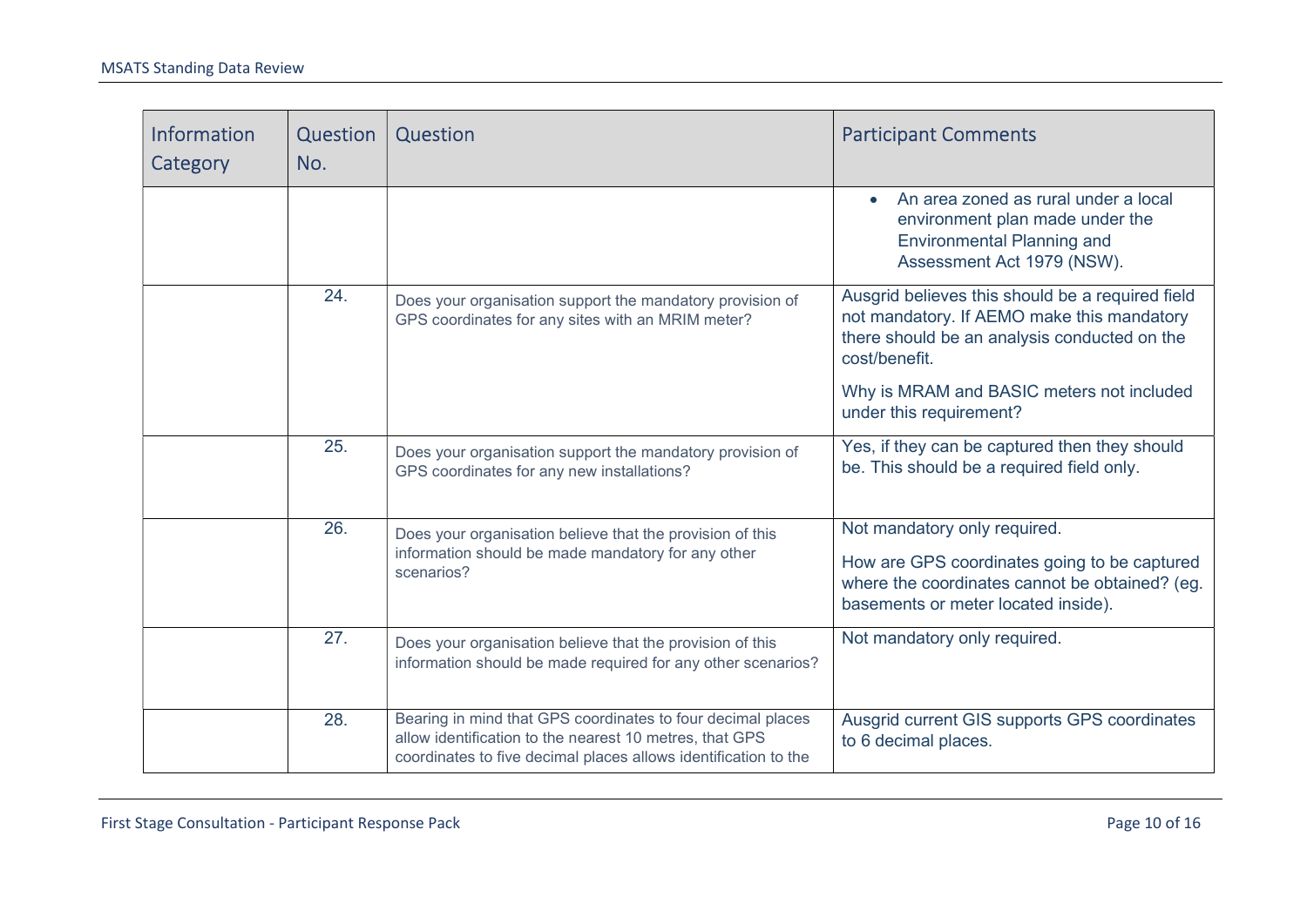| <b>Information</b><br>Category                              | Question<br>No. | Question                                                                                                                                                                                             | <b>Participant Comments</b>                                                                                                                             |
|-------------------------------------------------------------|-----------------|------------------------------------------------------------------------------------------------------------------------------------------------------------------------------------------------------|---------------------------------------------------------------------------------------------------------------------------------------------------------|
|                                                             |                 | nearest metre, and that GPS coordinates to six decimal<br>places allows identification to the nearest 10 centimetres, if<br>the field is added should it be to four, five, or six decimal<br>places? |                                                                                                                                                         |
| Meter Read and<br><b>Estimation</b><br><b>Information</b>   | 29.             | Do you agree with AEMO's proposal to amend or remove the<br>meter read and estimation information as per the proposal<br>above, if not please specify which ones you do not agree with<br>and why?   | Ausgrid agrees with both proposals:<br>making the NSRD a required field for<br>manually read meters and<br>removing the estimation fields.<br>$\bullet$ |
| <b>Meter</b><br><b>Communications</b><br><b>Information</b> | 30.             | Do you agree with AEMO's proposal to remove the meter<br>communications information fields as per the proposal above,<br>if not please specify which ones you do not agree with and<br>why?          | Yes.                                                                                                                                                    |

#### 2.2 NMI details

| <b>Information</b><br>Category     | Question<br>No. | Question                                                                                                                                      | <b>Participant Comments</b> |
|------------------------------------|-----------------|-----------------------------------------------------------------------------------------------------------------------------------------------|-----------------------------|
| <b>Address</b><br><b>Structure</b> | 31.             | Do you agree with the proposal to remove unstructured<br>address fields, following a period for data holders to clean<br>their existing data? | Yes.                        |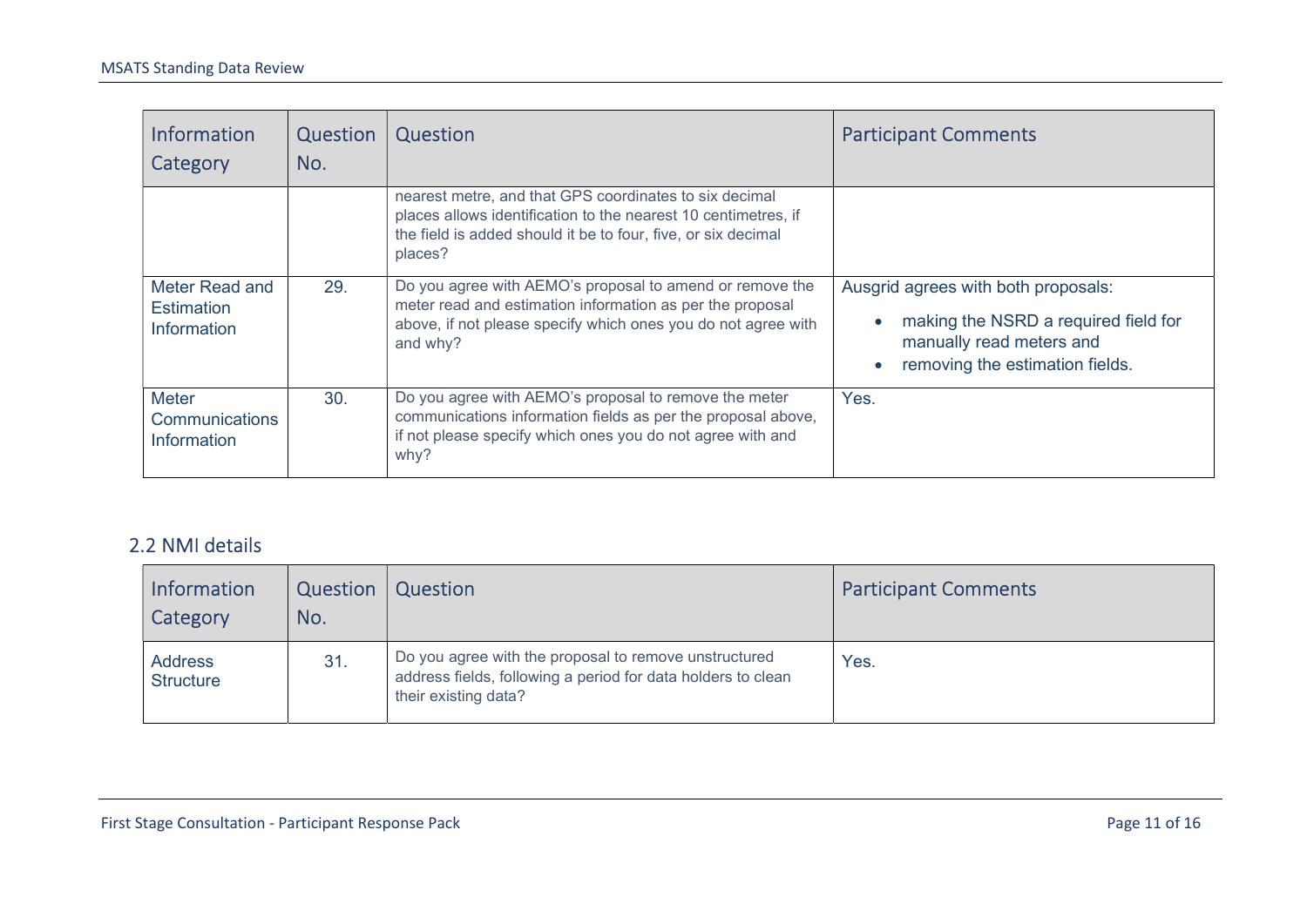| <b>Information</b><br>Category | Question<br>No. | Question                                                                                                                                                                                                                                                                | <b>Participant Comments</b>                                                                                                                                                                                                                            |
|--------------------------------|-----------------|-------------------------------------------------------------------------------------------------------------------------------------------------------------------------------------------------------------------------------------------------------------------------|--------------------------------------------------------------------------------------------------------------------------------------------------------------------------------------------------------------------------------------------------------|
|                                | 32.             | Are there any reasons to keep the Unstructured Address<br>fields, given that additional locational information (e.g. "pump<br>by the dam") can be provided in other fields, e.g. Location<br>Descriptor where we have proposed to lengthen the<br>characters available? | No, this information can be provided in meter<br>location.                                                                                                                                                                                             |
|                                | 33.             | Do you agree with the proposal to add G-NAF PID to MSATS<br>if the data were populated by AEMO on the basis of structured<br>address (as is currently done for DPIDs) and thereafter by<br>LNSPs?                                                                       | Ausgrid would like to highlight that at the<br>standing data workshop, it was identified that<br>there was going to be further work and analysis<br>completed on the viability and cost benefit of<br>including this field.                            |
|                                |                 |                                                                                                                                                                                                                                                                         | G-NAF is not always available when creating<br>NMI standing data for new sites, it may be<br>some time before this data is made available. In<br>addition, the maintenance of these fields is<br>limited to how often the GNAF database is<br>updated. |
|                                |                 |                                                                                                                                                                                                                                                                         | Ausgrid notes that one of the G-NAF limitations<br>is that G-NAF supports the delivery address<br>and not the site address.                                                                                                                            |
|                                | 34.             | Do you agree with the proposal to add G-NAF PID to MSATS<br>if the data were populated entirely by LNSPs?                                                                                                                                                               | As above.                                                                                                                                                                                                                                              |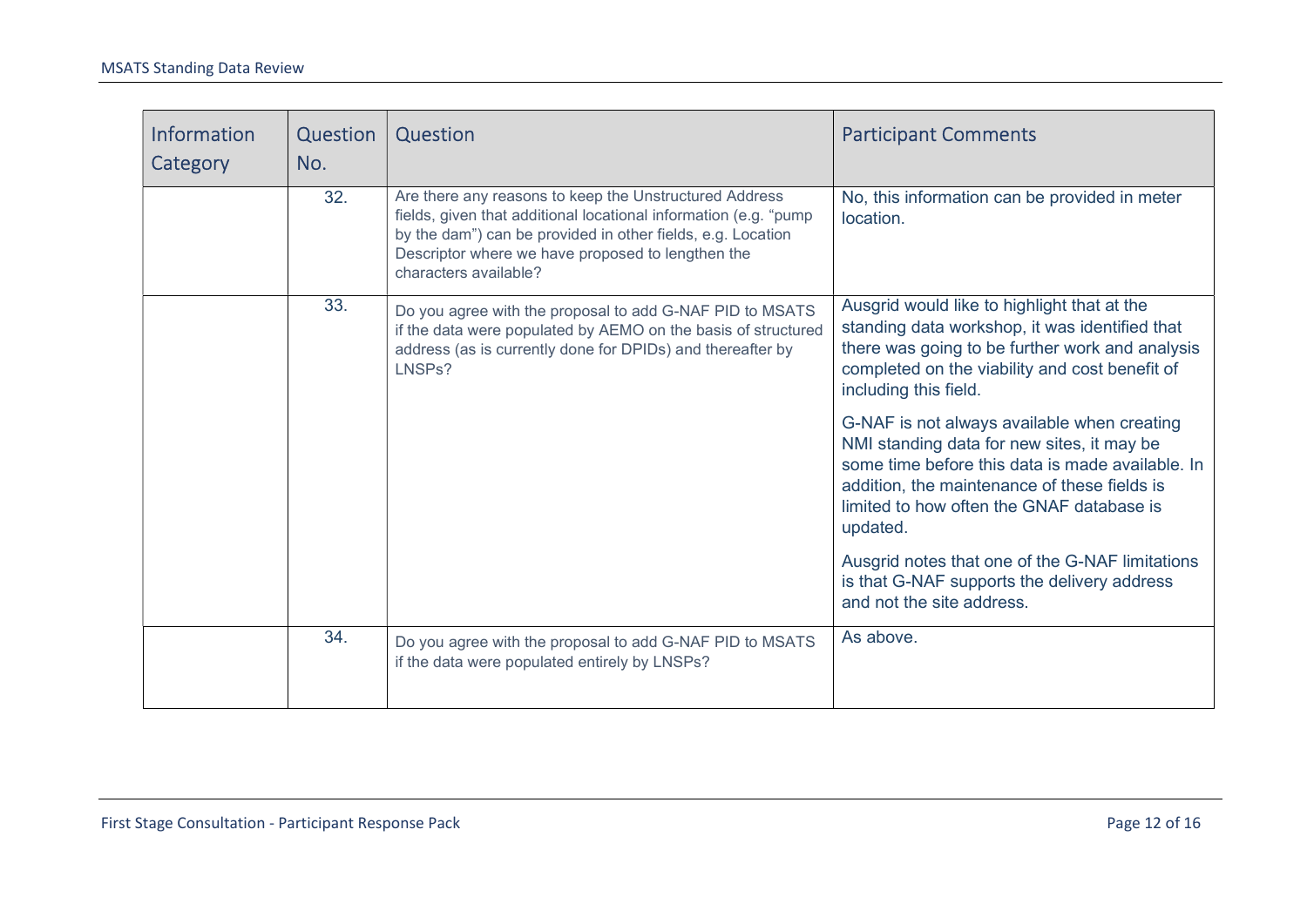| <b>Information</b><br>Category          | Question<br>No. | Question                                                                                                                                                          | <b>Participant Comments</b>                                                                                                |
|-----------------------------------------|-----------------|-------------------------------------------------------------------------------------------------------------------------------------------------------------------|----------------------------------------------------------------------------------------------------------------------------|
|                                         | 35.             | If AEMO were to add the G-NAF PID field (which would<br>uniquely identify a physical address), do participants believe<br>there is use in keeping the DPID field? | As above. The DPID should remain, until<br>analysis has been conducted on the use of<br>GNAF.                              |
|                                         | 36.             | Would your organisation support adding Section Number and<br>DP Number if G-NAF PID were also to be added?                                                        | No, structured addresses have proven in the<br>past to alleviate site identifaction issues. See<br>above comments on GNAF. |
|                                         | 37.             | Would your organisation support adding Section Number and<br>DP Number if G-NAF PID were not to be added?                                                         | No, structured addresses have proven in the<br>past to alleviate site identifaction issues.                                |
| <b>Feeder Class</b>                     | 38.             | Do you agree with the proposal to make Feeder Class<br>required for the jurisdiction of Queensland?                                                               | No Comment                                                                                                                 |
| <b>Transmission</b><br>Node Identifier2 | 39.             | Do you agree with the proposal to introduce TNI2?                                                                                                                 | Agree.                                                                                                                     |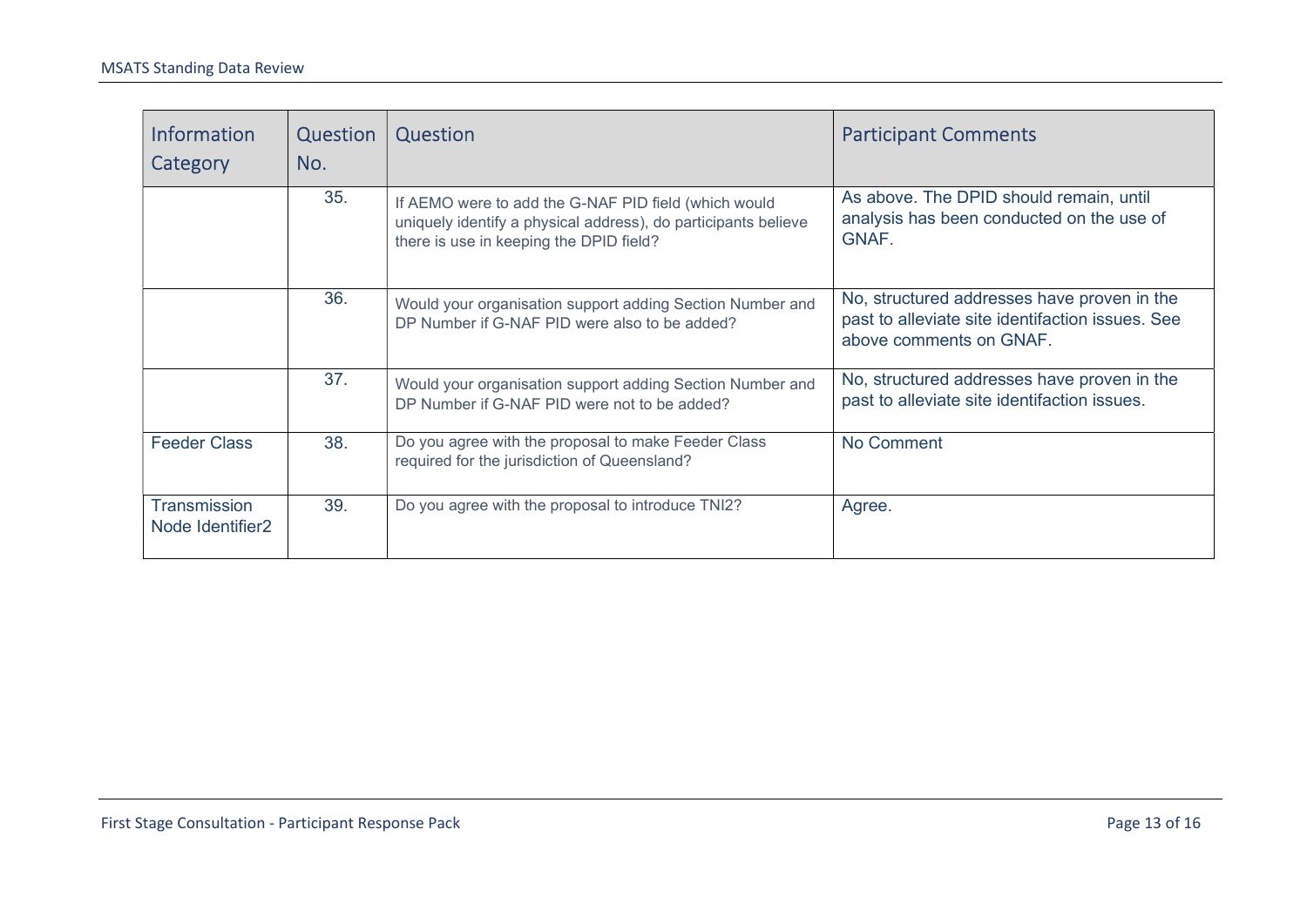#### 2.3 NER Schedule 7.1

| <b>Information</b><br>Category                                                           | Question<br>No. | Question                                                                                                                                                                     | <b>Participant Comments</b>          |
|------------------------------------------------------------------------------------------|-----------------|------------------------------------------------------------------------------------------------------------------------------------------------------------------------------|--------------------------------------|
| <b>NER Schedule</b><br>7.1 Rule Change                                                   | 40.             | Do you see any benefit in Schedule 7.1 remaining as-is? If so,<br>please detail the benefit.                                                                                 | No.                                  |
|                                                                                          | 41.             | Do you support AEMO's proposal? If you do not, please detail<br>why.                                                                                                         | Ausgrid agrees with AEMO's proposal. |
| <b>Fields</b><br>referenced in the<br>NER that are not<br>implemented in<br><b>MSATS</b> | 42.             | Do you see any benefit in adding the aforementioned fields to<br>MSATS? If so, in which table would you propose they be<br>added and how can the quality of data be ensured? | No.                                  |

### 3. Proposed Changes in Standing Data for MSATS Guideline

| <b>Section No/Field Name</b> | <b>Participant Comments</b> |
|------------------------------|-----------------------------|
|                              |                             |
|                              |                             |
|                              |                             |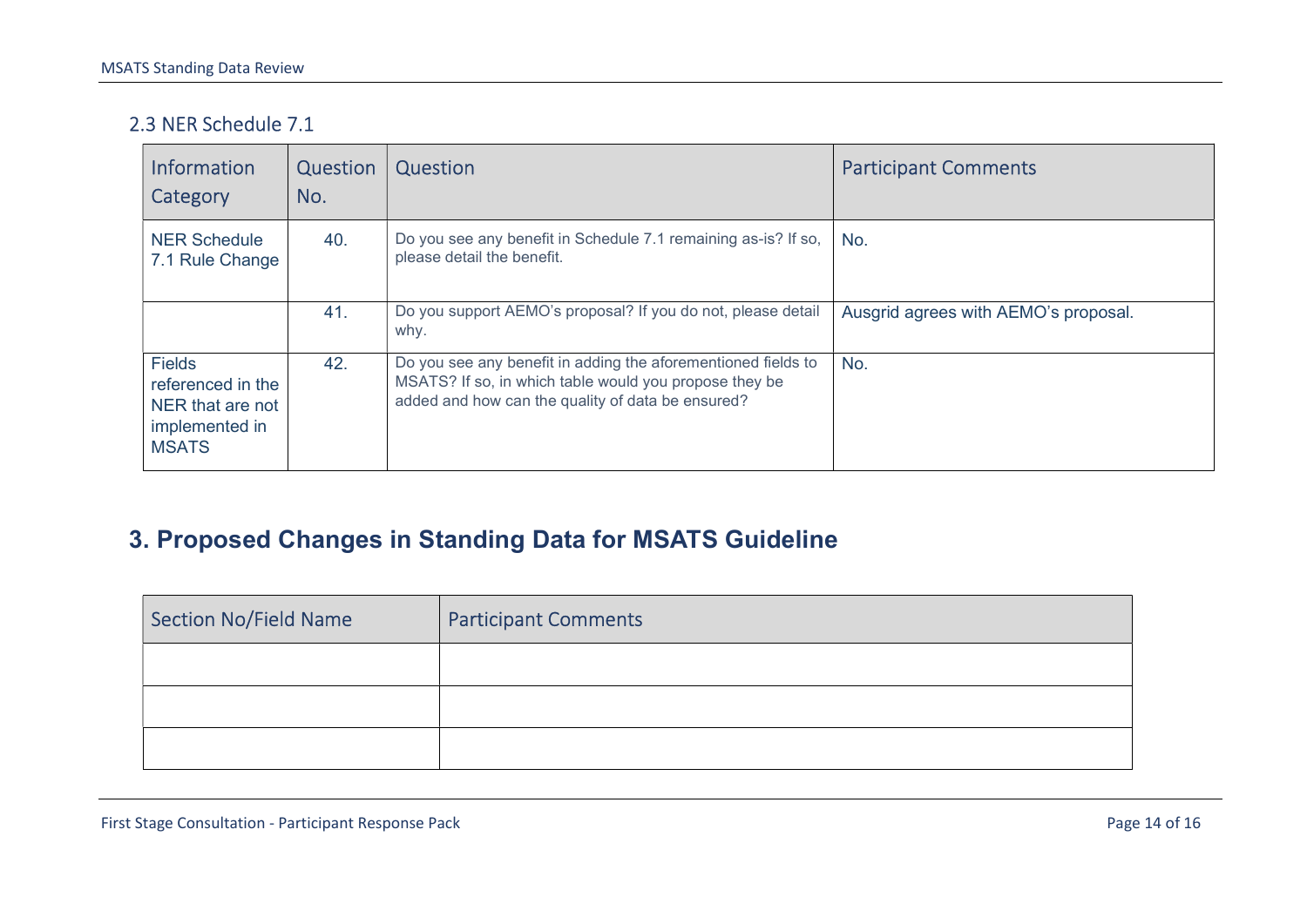| Section No/Field Name | <b>Participant Comments</b> |
|-----------------------|-----------------------------|
|                       |                             |

## 4. Other Issues Related to Consultation Subject Matter

| <b>Heading</b> | <b>Participant Comments</b> |
|----------------|-----------------------------|
|                |                             |
|                |                             |